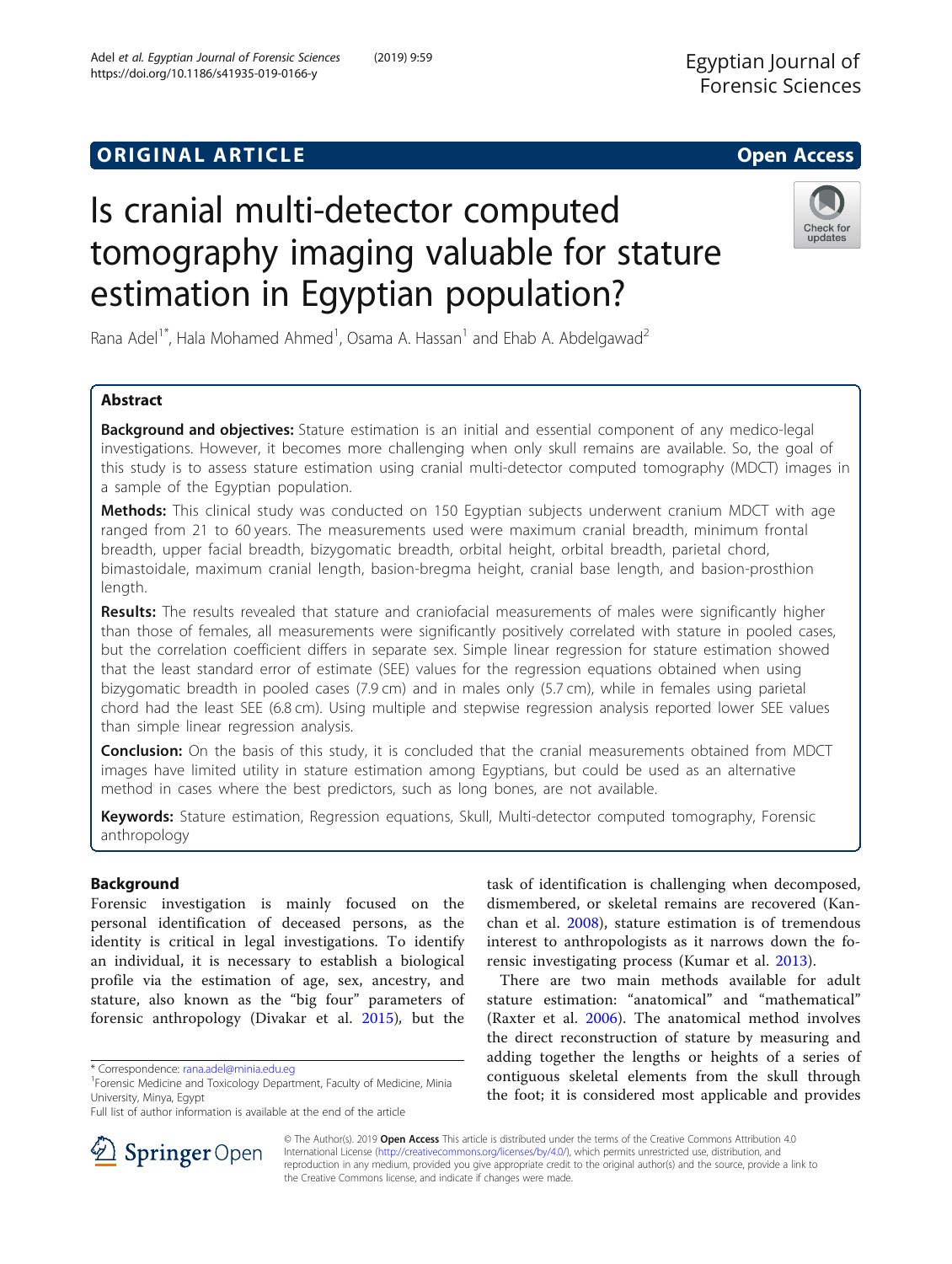the best approximation of living stature, while the mathematical method uses regression formulae based on the correlation of individual skeletal elements to living stature (Raxter et al. [2006\)](#page-11-0). Numerous studies have concluded that regression equations derived from intact long bones are accurate as long bones are highly correlated with stature. However, long bones may be unavailable, particularly in cases involving mass disasters or skeletal remains, so it is necessary to investigate the correlations between stature and the other bones (Duyar and Pelin [2003](#page-11-0)). Mathematical stature estimation is a variable among different populations and body proportions (Krishan et al. [2012](#page-11-0)). Therefore, different formulae are required for different populations and different body parts or bones (Dayal et al. [2008](#page-10-0)).

The utilization of radiological imaging especially multi-detector computed tomography (MDCT) imaging in anthropometric studies developed great attention as forensic experts can assess bones from these CT images without removing tissue, even when the subject is not skeletonized leading to a decrease in costs and time required for investigations (Franklin et al. [2016\)](#page-11-0).

In cases where only the head and face are available for analysis, cranium would be of great value for person stature estimation; moreover, craniofacial structures are composed largely of hard tissues that are relatively indestructible and remain for a long period of time (Torimitsu et al. [2016](#page-11-0)).

However, little is known about the correlation between cranial measurements and stature in the Egyptian population so stature estimation formulae from the cranium are required for Egyptians. The objective of this study is to develop an anthropometric method for stature assessment in a sample of the Egyptian population by using cranium (MDCT) measurements and to drive regression equations for stature estimation.

To the best of our knowledge, it is the first study that developed regression equations for stature estimation in Egyptians from skull measurements.

#### Materials and methods

This clinical study was conducted at a radiology department in Minia University Hospital after approval of the ethical committee of Minia University and obtaining written informed consent. Data were reviewed for 150 cases (80 males and 70 females) with age ranged from 21 to 60 years. All cases were subjected to head study using MDCT from December 2016 to January 2018. Subjects with skull fractures, head thermal injuries, cranial surgeries, and congenital or acquired anomalies in the craniofacial region were excluded from the study and also when the acquired landmark was obliterated or unclear. Cases with age less than 21 years old were excluded due to marked cessation of growth and complete fusion of long bone epiphysis to diaphysis (Scheuer and Black [2004](#page-11-0)) and persons more than 60 years old as an age-related decrease in stature becomes apparent (Cline et al. [1989\)](#page-10-0).

#### **Mathods**

The stature of cases was measured in centimeters using anthropometry by making the subject stand straight on a horizontal resting plane barefooted with the head in the Frankfort plane, buttocks, and heels pressed against the upright position of the instrument and the palms of the hands turned inwards and the fingers pointing downwards. Then the movable piece was brought to the vertex in the mid-sagittal plane (Numan et al. [2013](#page-11-0)).

Cranial MDCT examinations were performed using PHILIPS 16 multi-slice CT (Ingenuity Flex TM, Health care, Nederland, BV), examination protocol using  $64 \times 0.5$ -mm section collimation scanner with a gantry rotation speed of 400 ms/rotation, range of box 450–500, section thickness 0.80 mm, section time1.60 s, standard pitch factor of 0.641, reconstruction interval 0.5 mm, and total exposure time 6.949 s. Each scan was obtained with a tube voltage of 120 kV and 399 mAs. Axial cuts were taken on the brain and skull and then reconstructed coronal and sagittal images were generated as well as 3D reformatted images that were used to obtain the acquired measures according to Moore-Jansen et al. [\(1994\)](#page-11-0) except bimastoidale was described by Howells ([1989](#page-11-0)); the used measurements landmarks were illustrated in Table [1.](#page-2-0)

Measurements obtained from three-dimensional (3D) coronal plane images are the following:

(A) Maximum cranial breadth (XCB): Distance between euryons (Fig. [1](#page-2-0)).

(B) Minimum frontal breadth (WFB): Distance between both frontotemporales (f) in the coronal plane (Fig. [1](#page-2-0)).

(C) Upper facial breadth (fmt-fmt): Distance between the two external points on the frontomalar suture (Fig. [1\)](#page-2-0).

(D) Bizygomatic breadth (BZB): Distance between most lateral points on the zygomatic arches (Fig. [1](#page-2-0)).

(E) Orbital height (OBH): Distance between the superior and inferior orbital wall (Fig. [2\)](#page-2-0).

(F) Orbital breadth (OBB): Distance from dacryon (d) to ectoconchion (ec); the greatest width of orbit. The diameter should cut the orbital cavity in almost two equal halves. The left orbit is used for all cases for standardization (Fig. [2\)](#page-2-0).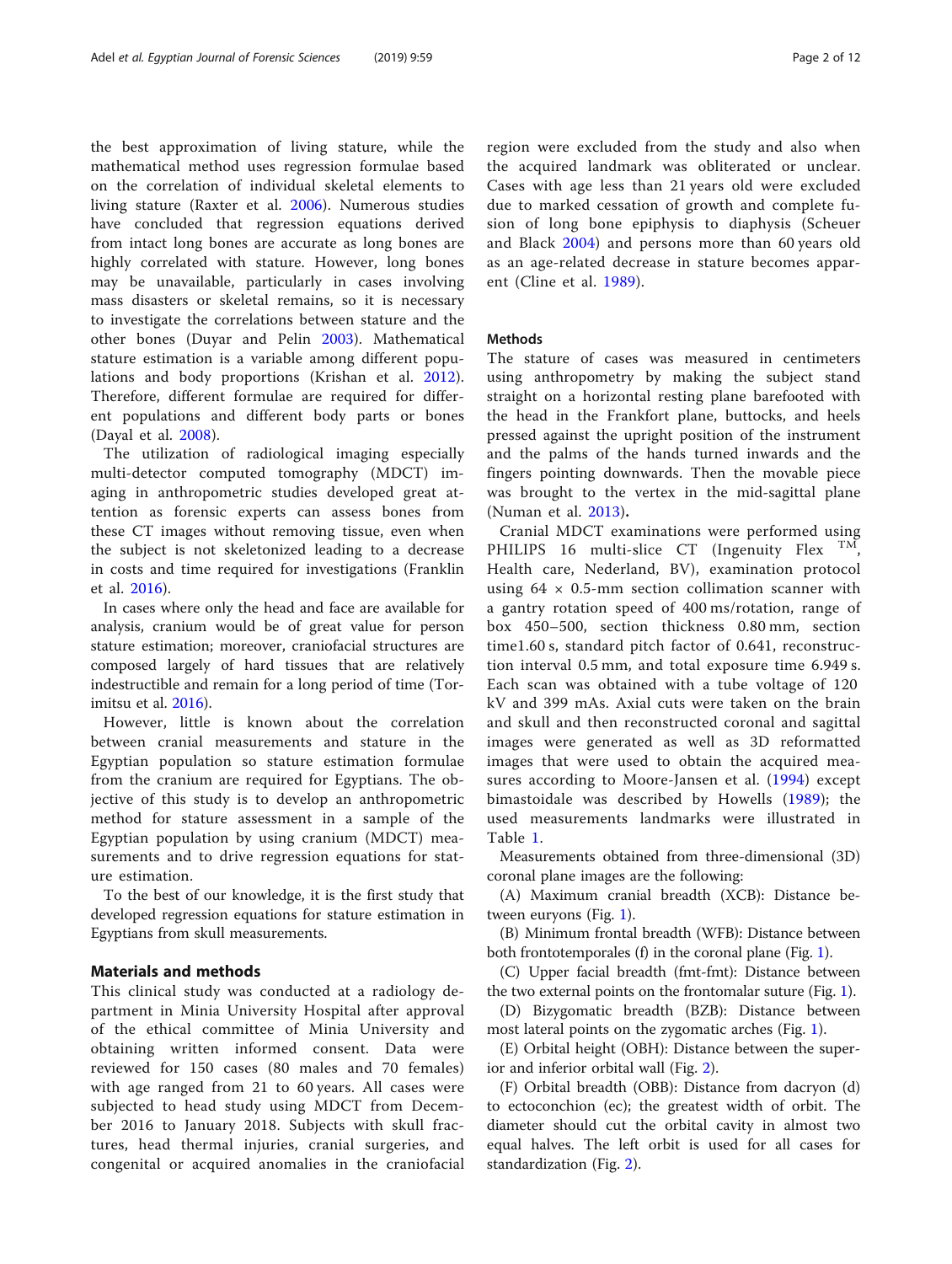<span id="page-2-0"></span>

|  | <b>Table 1</b> Measurements landmarks |  |
|--|---------------------------------------|--|
|--|---------------------------------------|--|

| Landmark            | Description                                                                                                                                    |
|---------------------|------------------------------------------------------------------------------------------------------------------------------------------------|
| Euryon (e)          | The two points on the opposite sides of the cranium that form termini of the lines of greatest cranial breadth                                 |
| Frontotemporale (f) | The point where the temporal line reaches its most antero-medial position on the frontal bone                                                  |
| Dacryon (d)         | The point of junction of the maxillary bone, lacrimal bone, and frontal bone on the medial border of the orbit                                 |
| Ectoconchion (ec)   | The most anterior surface of the lateral border of the orbit                                                                                   |
| Bregma (b)          | The intersection of the coronal and sagittal sutures in the midline                                                                            |
| Lambda (l)          | The intersection of the sagittal and lambdoidal sutures in the midline                                                                         |
| Glabella (g)        | The most forward projecting point in the midline of the forehead at the level of the supra-orbital ridges and<br>above the naso-frontal suture |
| Opisthocranion (op) | The most posterior point on the cranium                                                                                                        |
| Basion (ba)         | The midpoint of the anterior margin of the foramen magnum                                                                                      |
| Nasion (n)          | The intersection of the internasal suture with the nasofrontal suture in the midsagittal plane                                                 |
| Prosthion (pr)      | It is the most forward projecting point of the anterior surface of the upper jaw, in the mid-sagittal plane                                    |

(J) Parietal chord (PAC): Distance from bregma (b) to lambda (l) (Fig. [3\)](#page-3-0).

(H) Bimastoidale (BMS): Distance between points of the mastoid processes (Fig. [4\)](#page-3-0).

The measurement obtained from lateral 3D images is as follows:

(I) Maximum cranial length (GOL): Distance between glabella (g) and opisthocranion (Fig. [5\)](#page-3-0).

Measurements obtained from the mid-sagittal plane are the following (Fig. [6](#page-3-0)):



Fig. 1 (A) maximum cranial breadth (XCB), (B) minimum frontal breadth (WFB), (C) upper facial breadth (fmt-fmt), and (D) bizygomatic breadth (ZYB)  $\begin{vmatrix} \cdot & \cdot & \cdot \\ \cdot & \cdot & \cdot \\ \cdot & \cdot & \cdot \end{vmatrix}$  **Fig. 2 (E)** orbital height (OBH),(**F**) orbital breadth (OBB)

- (A) Basion-bregma height (BBH): Distance from basion
- reg<br>Cranial ba  $\theta$ nasion<br>(C) Basion-prosthion length (BPL): Distance from
- $\frac{1}{2}$  basion to prosthion basion to prosthion

The measurements of 10 CT images from randomly selected subjects were performed repeatedly by both the first and fourth co-author to assess inter- and intraobserver error.

#### Statistical analysis

The collected data were coded, tabulated, and statistically analyzed using SPSS program (Statistical

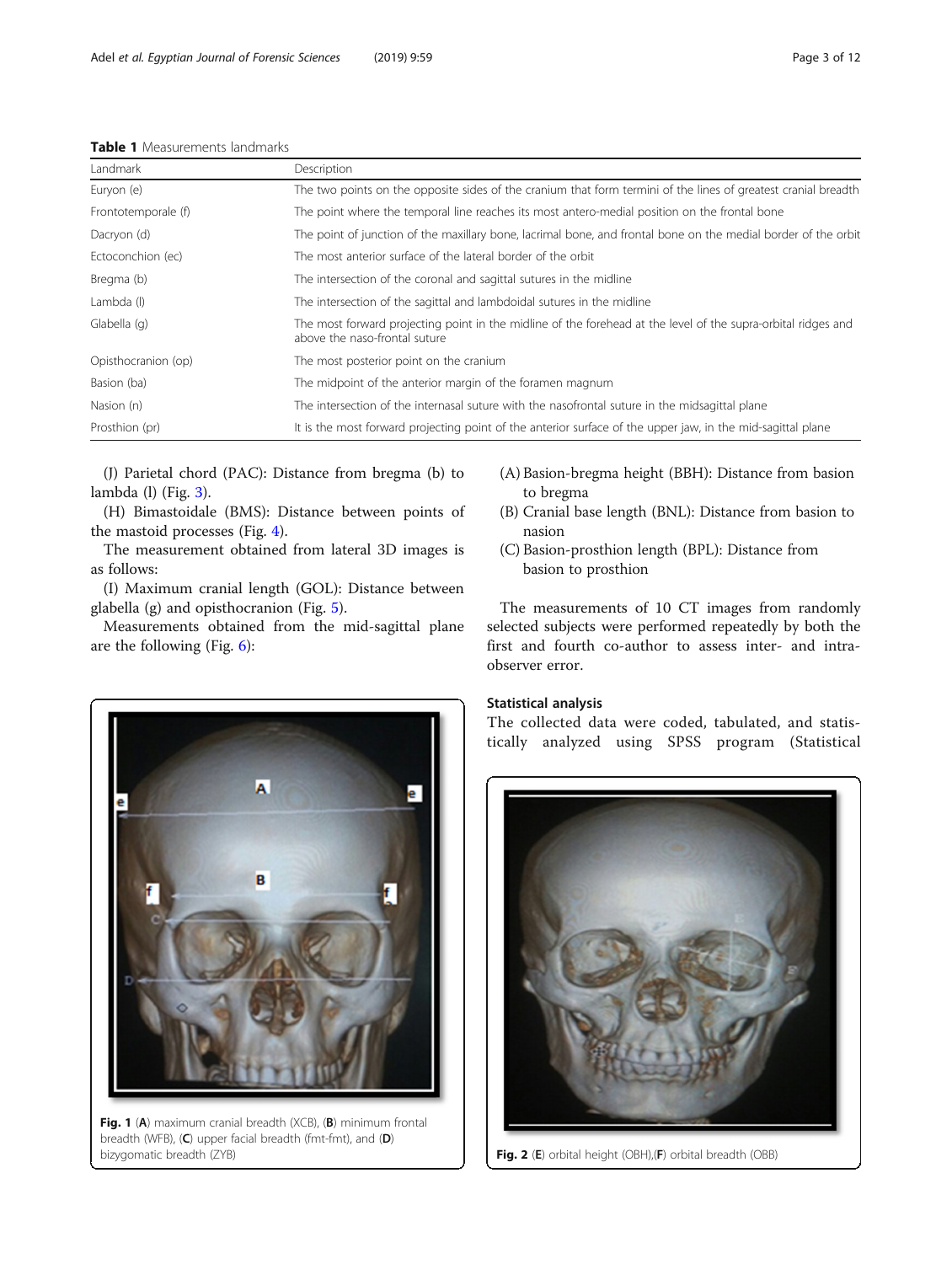<span id="page-3-0"></span>

Package for Social Sciences) software version 24. Descriptive statistics were done for numerical data by mean, standard deviation, and minimum and maximum of the range. Analyses were done for parametric quantitative variables between the two groups using independent samples  $t$  test. To assess intraand inter-observer errors, the relative technical error of measurement (rTEM %) and the coefficient of



reliability  $(R)$  were calculated. The acceptance ranges of rTEM in a beginner anthropometrist for intraand inter-observe errors were  $< 1.5\%$  and  $< 2.0\%$ , respectively. An R value, a proportion of the between-subject variance that is free of measurement errors, of  $> 0.75$  was considered sufficiently precise (Jamaiyah et al. [2010\)](#page-11-0). Correlation between two quantitative variables was done by using Pearson's correlation coefficient. Simple, multiple, and multiple stepwise linear regression analyses were used to determine the equations that predict the person's



Fig. 4 (H) bimastoidale (BMS)



Fig. 6 (A) basion-bregma height (BBH(, (B) cranial base length (BNL), (C) basion-prosthion length (BPL)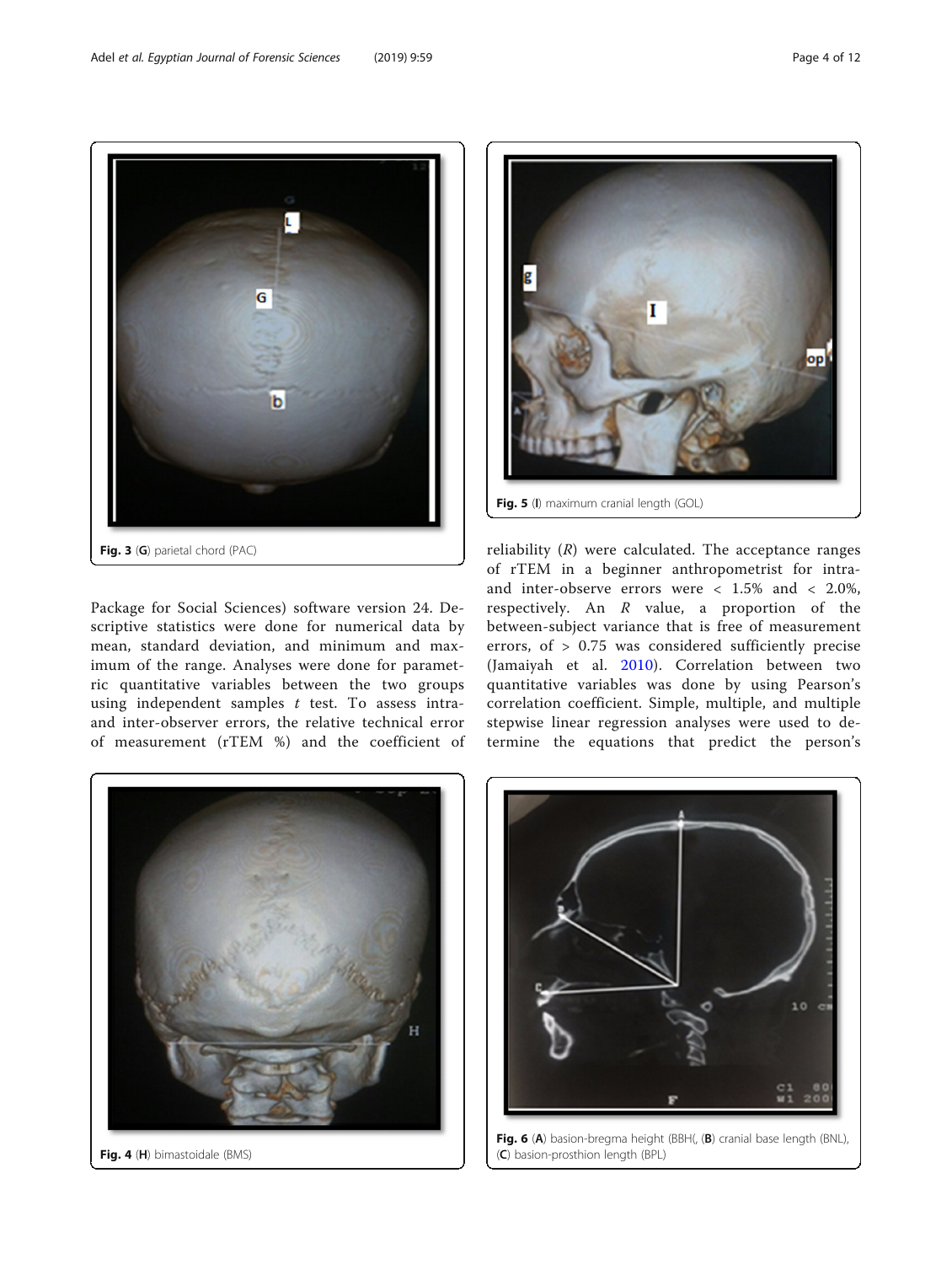stature using different skull measures, standard error of estimation (SEE, centimeter) was calculated for each formula to evaluate the significance of the regression equations. The adjusted coefficient of determination  $(R^2_{\;\; \rm adj})$  was calculated for multiple and multiple stepwise regression analysis, while the coefficient of determination  $(R^2)$  was calculated for simple regression analysis formulae.

#### Results

The results revealed that the mean age of tested cases was  $38.7 \pm 12.3$  years. The stature of cases ranged from 143 to 184 cm with a mean of  $163.8 \pm 9.5$ . The descriptive statistics of different skull measurements among males and females were shown in Table 2, Independent samples T test revealed a significant increase in all skull measurements in males in comparison with females (Table 2). Intra-observer precisions of skull measurements were rTEM < 1.5% (0.61– 1.07%) and  $R > 0.95$  (0.981-0.994); inter-observer precisions were rTEM <  $2.0\%$  (0.67–1.76%) and  $R > 0.95$  (0.957– 0.986) as shown in Table 3.

The correlation coefficient between the stature and all skull measurements in pooled cases reported that all skull measurements had significant positive correlation, while in males, ZYB, GOL XCB, BPL, and OBH measurements showed significant positive correlation with stature, and in females, XCB, ZYB, OBB, PAC, and GOL measurements showed

Table 3 Intra-observer and inter-observer of relative technical error of measurements (rTEM %) and coefficient of reliability (R) for all skull measurements ( $n = 10$  cases)

| Measurements | Intra-observer |       | Inter-observer |       |  |
|--------------|----------------|-------|----------------|-------|--|
|              | rTEM (%)       | R     | rTEM (%)       | R     |  |
| <b>XCB</b>   | 0.61           | 0.981 | 0.67           | 0.986 |  |
| <b>WFB</b>   | 0.62           | 0.984 | 1.01           | 0.957 |  |
| Fmt-fmt      | 1.07           | 0.981 | 1.42           | 0.963 |  |
| ZYB          | 0.92           | 0.984 | 1.76           | 0.962 |  |
| OBH          | 1              | 0.991 | 1.72           | 0.982 |  |
| <b>OBB</b>   | 0.88           | 0.987 | 1.34           | 0.957 |  |
| PAC          | 0.99           | 0.992 | 1.13           | 0.980 |  |
| <b>BMS</b>   | 1.17           | 0.985 | 1.92           | 0.942 |  |
| GOL          | 0.82           | 0.982 | 0.91           | 0.983 |  |
| <b>BBH</b>   | 0.7            | 0.990 | 1.06           | 0.970 |  |
| <b>BNL</b>   | 0.88           | 0.987 | 1.33           | 0.974 |  |
| <b>BPL</b>   | 0.71           | 0.994 | 1.23           | 0.979 |  |

XCB maximum cranial breadth, WFB minimum frontal breadth, fmt-fmt upper facial breadth, ZYB bizygomatic breadth, OBH orbital height, OBB orbital breadth, PAC parietal chord, BMS bi-mastoidale, GOL maximum cranial length, BBH basion-bregma, BNL cranial base length, BPL basion-prosthion length

significant positive correlation with stature as shown in Table [4.](#page-5-0)

Tables [5](#page-5-0), [6](#page-6-0), and [7](#page-6-0) showed the results of the simple linear regression equations for stature estimation derived for each of the cranial measurements in pooled cases, males only and females only, respectively. The

Table 2 Descriptive statistics and independent sample t test of stature and skull measurements in pooled cases ( $n = 150$  cases), males ( $n = 80$  cases), and females ( $n = 70$  cases)

| Measurements | Mean $\pm$ SD   |                 | Minimum           |         | Maximum           |         |            |
|--------------|-----------------|-----------------|-------------------|---------|-------------------|---------|------------|
|              | Male            | Female          | Male              | Female  | Male              | Female  | 0.667      |
| Age          | $38.3 \pm 12$   | $39.2 \pm 12.8$ | 21y               | 21y     | 60y               | 60 y    | $< 0.001*$ |
| Stature      | $169.9 \pm 6.4$ | $156.9 \pm 7.5$ | 153 cm            | 143 cm  | 184 cm            | 175 cm  | $< 0.001*$ |
| <b>XCB</b>   | $14.4 \pm 1.4$  | $13.3 \pm 1.1$  | 11 cm             | 9.5 cm  | 18.9 cm           | 17.2 cm | $< 0.001*$ |
| <b>WFB</b>   | $9.9 \pm 0.5$   | $9.4 \pm 0.4$   | 8.6 cm            | 8.6 cm  | $11.1 \text{ cm}$ | 11 cm   | $< 0.001*$ |
| Fmt-fmt      | $10.9 \pm 0.6$  | $10.4 \pm 0.7$  | 9.7 cm            | 8.7 cm  | 12.8 cm           | 13.3 cm | $< 0.001*$ |
| ZYB          | $14.6 \pm 2.1$  | $13 \pm 1.4$    | $11.2 \text{ cm}$ | 11.3 cm | 19.4 cm           | 18.9 cm | $< 0.001*$ |
| OBH          | $3.9 \pm 0.3$   | $3.7 \pm 0.3$   | 3.3 cm            | 3.1 cm  | 4.7 cm            | 4.8 cm  | $< 0.001*$ |
| OBB          | $4.1 \pm 0.4$   | $3.9 \pm 0.3$   | 3.4 cm            | 3.3 cm  | 4.9 cm            | 4.8 cm  | $< 0.001*$ |
| PAC          | $12 \pm 1$      | $11.6 \pm 0.8$  | 9.5 cm            | 9.9 cm  | 16.7 cm           | 14.3 cm | $0.007*$   |
| <b>BMS</b>   | $10.5 \pm 0.6$  | $10 \pm 0.5$    | 8.7 cm            | 8.5 cm  | 12.4 cm           | 10.9 cm | $< 0.001*$ |
| GOL          | $18.5 \pm 1$    | $17.8 \pm 0.8$  | 14.8 cm           | 16.3 cm | 20.9 cm           | 20.6 cm | $< 0.001*$ |
| <b>BBH</b>   | $13.9 \pm 0.7$  | $13.4 \pm 0.5$  | 11 cm             | 11.8 cm | 15.1 cm           | 14.8 cm | $< 0.001*$ |
| BNL          | $10.4 \pm 1.2$  | $10 \pm 0.6$    | 8 cm              | 8.6 cm  | 16.6 cm           | 11.4 cm | $0.005*$   |
| <b>BPL</b>   | $10.2 \pm 0.9$  | $9.7 \pm 0.5$   | 8.3 cm            | 8.2 cm  | 15 cm             | 10.8 cm | $< 0.001*$ |

All skull parameters and stature were measured in centimeter

SD standard deviation, XCB maximum cranial breadth, WFB minimum frontal breadth, fmt-fmt upper facial breadth, ZYB bizyqomatic breadth, OBH orbital height, OBB orbital breadth, PAC parietal chord, BMS bi-mastoidale, GOL maximum cranial length, BBH basion-bregma height, BNL cranial base length, BPL basion-prosthion length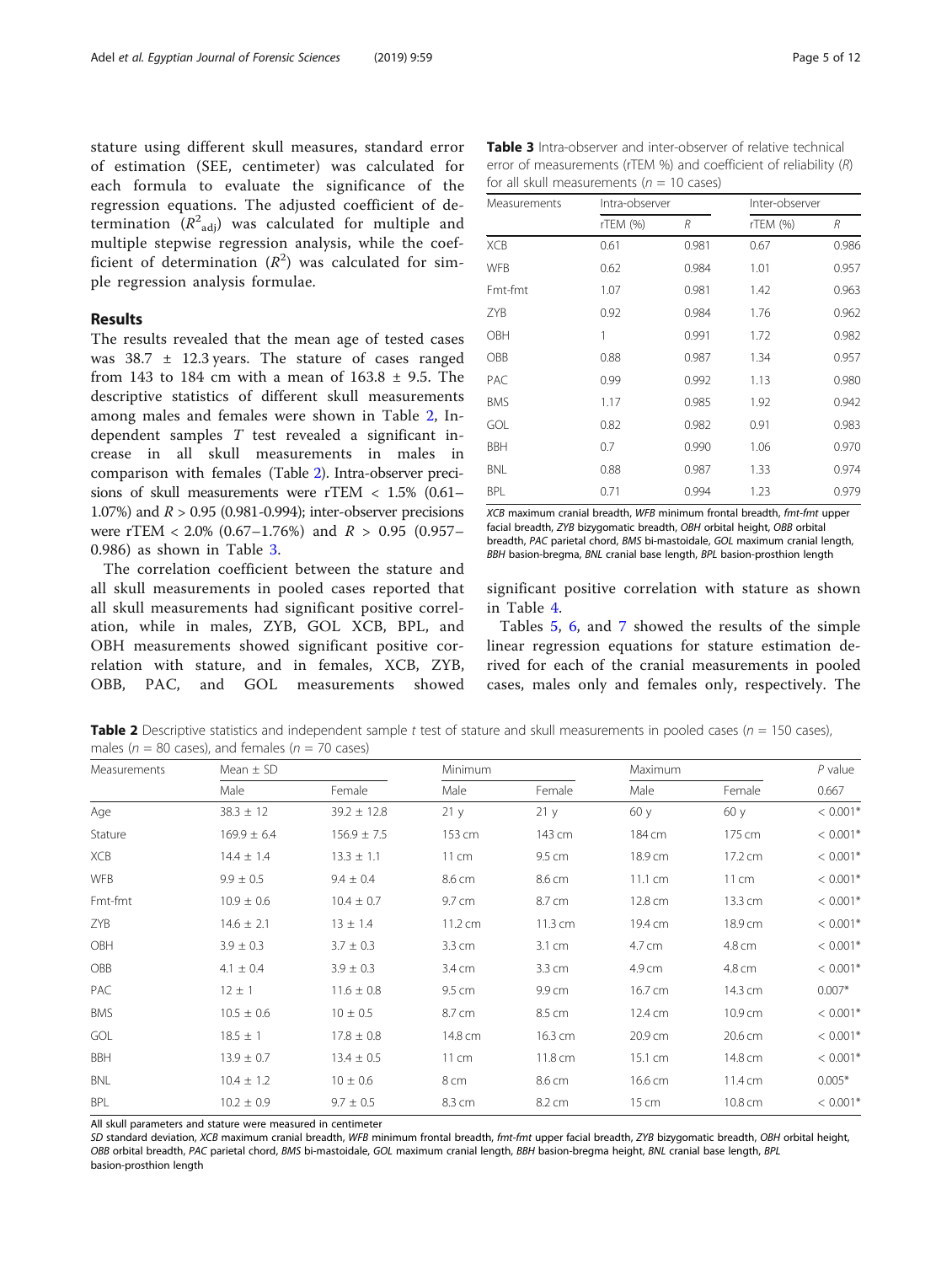<span id="page-5-0"></span>**Table 4** Correlation between the stature and skull measurements in pooled cases ( $n = 150$ ), males ( $n = 80$ ), and females ( $n = 70$ ) by Pearson's correlation coefficient

|              | <b>XCB</b> | <b>WFB</b> | Fmt-fmt    | ZYB        | OBH        | OBB        | <b>PAC</b> | <b>BMS</b> | GOL        | <b>BBH</b> | <b>BNL</b> | <b>BPL</b> |
|--------------|------------|------------|------------|------------|------------|------------|------------|------------|------------|------------|------------|------------|
| Pooled cases |            |            |            |            |            |            |            |            |            |            |            |            |
| R            | 0.519      | 0.384      | 0.345      | 0.555      | 0.382      | 0.394      | 0.268      | 0.373      | 0.497      | 0.348      | 0.221      | 0.376      |
| $P$ value    | $< 0.001*$ | $< 0.001*$ | $< 0.001*$ | $< 0.001*$ | $< 0.001*$ | $< 0.001*$ | $< 0.001*$ | $< 0.001*$ | $< 0.001*$ | $< 0.001*$ | $0.006*$   | $< 0.001*$ |
| In males     |            |            |            |            |            |            |            |            |            |            |            |            |
| R            | 0.336      | 0.091      | 0.068      | 0.452      | 0.381      | 0.157      | 0.034      | 0.091      | 0.401      | 0.177      | 0.116      | 0.280      |
| $P$ value    | $0.002*$   | 0.420      | 0.552      | $< 0.001*$ | $< 0.001*$ | 0.165      | 0.765      | 0.420      | $< 0.001*$ | 0.115      | 0.306      | $0.012*$   |
| In female    |            |            |            |            |            |            |            |            |            |            |            |            |
| R            | 0.395      | 0.120      | 0.190      | 0.387      | 0.154      | 0.362      | 0.405      | 0.173      | 0.308      | 0.114      | 0.093      | 0.158      |
| $P$ value    | $0.001*$   | 0.321      | 0.115      | $0.001*$   | 0.204      | $0.002*$   | $0.001*$   | 0.151      | $0.010*$   | 0.347      | 0.442      | 0.191      |

r, correlation coefficient; weak (R = 0.20–0.39), moderate (R = 0.40–0.59), strong (R = 0.60–0.79), very strong > 0.8<br>XCB maximum cranial breadth, WFB minimum frontal breadth, *fmt-fmt* upper facial breadth, ZYB bizygomat XCB maximum cranial breadth, WFB minimum frontal breadth, *fmt-fmt* upper facial breadth, ZYB bizygomatic breadth, OBH orbital height, OBB orbital breadth, PAC<br>parietal chord, BMS bi-mastoidale, GOL maximum cranial length, parietal chord, *BMS* bi-mastoidale, GOL maximum cranial length, *BBH* basion-bregma, *BNL* cranial base length, *BPL* basion-prosthion length<br>\*Significant difference, Raxlue < 0.05

\*Significant difference,  $P$  value  $< 0.05$ 

|  |  |  | <b>Table 5</b> Simple linear regression analysis to predict stature from skull measurements in pooled cases ( $n = 150$ ) |  |  |
|--|--|--|---------------------------------------------------------------------------------------------------------------------------|--|--|
|  |  |  |                                                                                                                           |  |  |

| Measures   | Unstandardized coefficients |            | $P$ value  | $R^2$ | SEE (cm) | Regression equation                        |  |
|------------|-----------------------------|------------|------------|-------|----------|--------------------------------------------|--|
|            | B                           | Std. error |            |       |          |                                            |  |
| XCB        | 3.57                        | 0.48       | $< 0.001*$ | 0.269 | 8.12     | $S = 114.4 + (3.57 \times XCB)$            |  |
| Constant   | 114.4                       | 6.73       | $< 0.001*$ |       |          |                                            |  |
| <b>WFB</b> | 6.95                        | 1.38       | $< 0.001*$ | 0.147 | 8.77     | $S = 96.9 + (6.95 \times WFB)$             |  |
| Constant   | 96.9                        | 13.27      | $< 0.001*$ |       |          |                                            |  |
| Fmt-fmt    | 4.57                        | 1.02       | $< 0.001*$ | 0.119 | 8.92     | $S = 115.2 + (4.57 \times \text{fmt-fmt})$ |  |
| Constant   | 115.2                       | 10.91      | $< 0.001*$ |       |          |                                            |  |
| ZYB        | 2.7                         | 0.33       | $< 0.001*$ | 0.308 | 7.9      | $S = 126.5 + (2.7 \times ZYP)$             |  |
| Constant   | 126.5                       | 4.64       | $< 0.001*$ |       |          |                                            |  |
| OBH        | 11.18                       | 2.22       | $< 0.001*$ | 0.146 |          | $S = 121.1 + (11.18 \times \text{OBH})$    |  |
| Constant   | 121.1                       | 8.51       | $< 0.001*$ |       |          |                                            |  |
| OBB        | 11.07                       | 2.12       | $< 0.001*$ | 0.155 | 8.73     | $S = 119.6 + (11.07 \times \text{OBB})$    |  |
| Constant   | 119.6                       | 8.5        | $< 0.001*$ |       |          |                                            |  |
| PAC        | 2.8                         | 0.83       | $0.001*$   | 0.072 | 9.15     | $S = 130.7 + (2.8 \times PAC)$             |  |
| Constant   | 130.7                       | 9.85       | $< 0.001*$ |       |          |                                            |  |
| <b>BMS</b> | 5.84                        | 1.2        | $< 0.001*$ | 0.139 | 8.81     | $S = 104 + (5.84 \times BM)$               |  |
| Constant   | 104                         | 12.28      | $< 0.001*$ |       |          |                                            |  |
| GOL        | 4.85                        | 0.7        | $< 0.001*$ | 0.247 | 8.24     | $S = 75.7 + (4.85 \times GOL)$             |  |
| Constant   | 75.7                        | 12.67      | $< 0.001*$ |       |          |                                            |  |
| <b>BBH</b> | 4.83                        | 1.07       | $< 0.001*$ | 0.121 | 8.91     | $S = 98 + (4.83 \times BBH)$               |  |
| Constant   | 98                          | 14.61      | $< 0.001*$ |       |          |                                            |  |
| <b>BNL</b> | 2.05                        | 0.74       | $0.006*$   | 0.049 | 9.26     | $S = 142.9 + (2.05 \times BNL)$            |  |
| Constant   | 142.9                       | 7.62       | $< 0.001*$ |       |          |                                            |  |
| BPL        | 4.54                        | 0.92       | $< 0.001*$ | 0.142 | 8.8      | $S = 118.5 + (4.54 \times BPL)$            |  |
| Constant   | 118.5                       | 9.2        | $< 0.001*$ |       |          |                                            |  |

 $R^2$ , co-efficient determination; < 0.1 (trivial), 0.1–0.3 (small to medium), 0.3–0.5 (medium to large), > 0.5 (large to very large)<br>SEE standard error of estimate

SEE standard error of estimate

\*Significant level at  $P$  value  $< 0.05$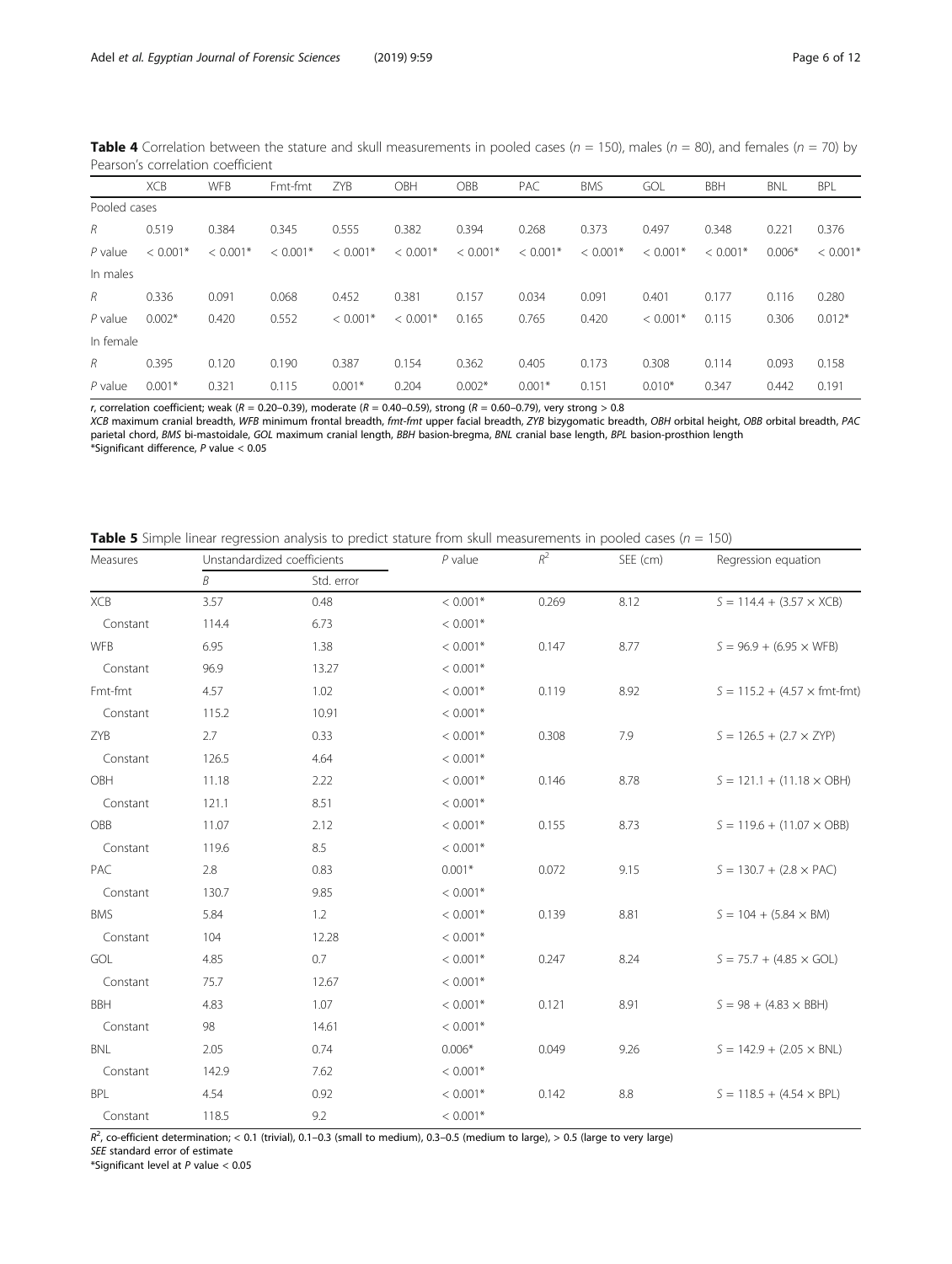<span id="page-6-0"></span>**Table 6** Simple linear regression analysis to predict stature from skull measurements in males ( $N = 80$ )

| Skull        |       | Unstandardized coefficients | $P$ value  | $R^2$ | SEE (cm) | Regression equation                     |
|--------------|-------|-----------------------------|------------|-------|----------|-----------------------------------------|
| measurements | Β     | Std. error                  |            |       |          |                                         |
| <b>XCB</b>   | 1.54  | 0.49                        | $< 0.001*$ | 0.113 | 6.03     | $S = [147.8 + (1.54 \times XCB)]$       |
| Constant     | 147.8 | 7.07                        | $< 0.001*$ |       |          |                                         |
| ZYB          | 1.4   | 0.31                        | $< 0.001*$ | 0.204 | 5.71     | $S = [149.5 + (1.4 \times ZYB)]$        |
| Constant     | 149.5 | 4.6                         | $< 0.001*$ |       |          |                                         |
| OBH          | 7.11  | 1.95                        | $< 0.001*$ | 0.145 | 5.92     | $S = [142.2 + (7.11 \times OBH)]$       |
| Constant     | 142.2 | 7.65                        | $< 0.001*$ |       |          |                                         |
| GOL          | 2.65  | 0.69                        | $< 0.001*$ | 0.160 | 5.87     | $S = [120.9 + (2.65 \times GOL)]$       |
| Constant     | 120.9 | 12.72                       | $< 0.001*$ |       |          |                                         |
| <b>BPL</b>   | 2     | 0.78                        | $0.012*$   | 0.078 | 6.15     | $S = [149.5 + (2 \times BPL)] \pm 6.15$ |
| Constant     | 149.5 | 7.97                        | $< 0.001*$ |       |          |                                         |

 $R^2$ , co-efficient determination; < 0.1(trivial), 0.1–0.3 (small to medium), 0.3–0.5 (medium to large), > 0.5 (large to very large)

SEE standard error of estimate

\*Significant level at P value  $< 0.05$ 

most predictable measurement was ZYB in pooled cases and in males only with the lowest SEE 7.9 cm and 5.71 cm, respectively, while PAC was the most predictable and had the least SEE (6.86 cm) in females.

The results of multiple linear regression equations were shown in Table [8](#page-7-0) which showed less SEE values than simple linear regression equations in pooled cases, males and females.

Tables [9](#page-8-0), [10](#page-9-0), and [11](#page-9-0) showed results of stepwise multiple linear regression analysis in pooled cases, males and females, respectively, which demonstrated nearly the same SEE values of multiple linear regression with less measurements used that is valuable especially in fragmented skull.

#### **Discussion**

Estimation of stature is one of the essential components in establishing identity in forensic anthropology as well as cranium is an important bone that has generated great interest among forensic anthropologists; furthermore, MDCT has generated valuable rule in forensic anthropology. So, this study aimed to stature estimation using cranial measurements in MDCT images.

The mean stature in this study was more in males  $(169.9 \pm 6.4 \text{ cm})$  in comparison with females  $(156.9 \pm 1.6 \text{ cm})$ 7.5 cm) which agrees with other studies done on Sudanese by Ahmed and Taha [\(2016](#page-10-0)), Indian by Shrestha et al. ([2015\)](#page-11-0), and Japanese population by Torimitsu et al. ([2016\)](#page-11-0). However, the mean values of

|  |  |  |  | <b>Table 7</b> Simple linear regression analysis to predict stature from skull measurements in females ( $n = 70$ ) |  |
|--|--|--|--|---------------------------------------------------------------------------------------------------------------------|--|
|  |  |  |  |                                                                                                                     |  |

| Skull        | Unstandardized coefficients |            | $P$ value  | $R^2$ | SEE (cm) | Regression equation                    |  |
|--------------|-----------------------------|------------|------------|-------|----------|----------------------------------------|--|
| measurements | В                           | Std. error |            |       |          |                                        |  |
| <b>XCB</b>   | 2.7                         | 0.76       | $0.001*$   | 0.156 | 6.9      | $S = 121.1 + (2.7 \times XCB)$         |  |
| Constant     | 121.1                       | 10.13      | $< 0.001*$ |       |          |                                        |  |
| <b>ZYB</b>   | 2.06                        | 0.6        | $0.001*$   | 0.150 | 6.92     | $S = 130.2 + (2.06 \times ZYP)$        |  |
| Constant     | 130.2                       | 7.77       | $< 0.001*$ |       |          |                                        |  |
| OBB          | 9.97                        | 3.11       | $0.002*$   | 0.131 | 7        | $S = 118.3 + (9.97 \times \text{OBB})$ |  |
| Constant     | 118.3                       | 12.08      | $< 0.001*$ |       |          |                                        |  |
| <b>PAC</b>   | 3.74                        | 1.03       | $0.001*$   | 0.164 | 6.86     | $S = 113.3 + (3.74 \times PAC)$        |  |
| Constant     | 113.3                       | 11.96      | $< 0.001*$ |       |          |                                        |  |
| <b>GOL</b>   | 2.77                        | 1.04       | $0.010*$   | 0.095 | 7.14     | $S = 107.6 + (2.77 \times GOL)$        |  |
| Constant     | 107.6                       | 18.5       | $< 0.001*$ |       |          |                                        |  |

 $R^2$ , co-efficient determination; < 0.1 (trivial), 0.1–0.3 (small to medium), 0.3–0.5 (medium to large), > 0.5 (large to very large)<br>SEE standard error of estimate

SEE standard error of estimate

\*Significant level at P value < 0.05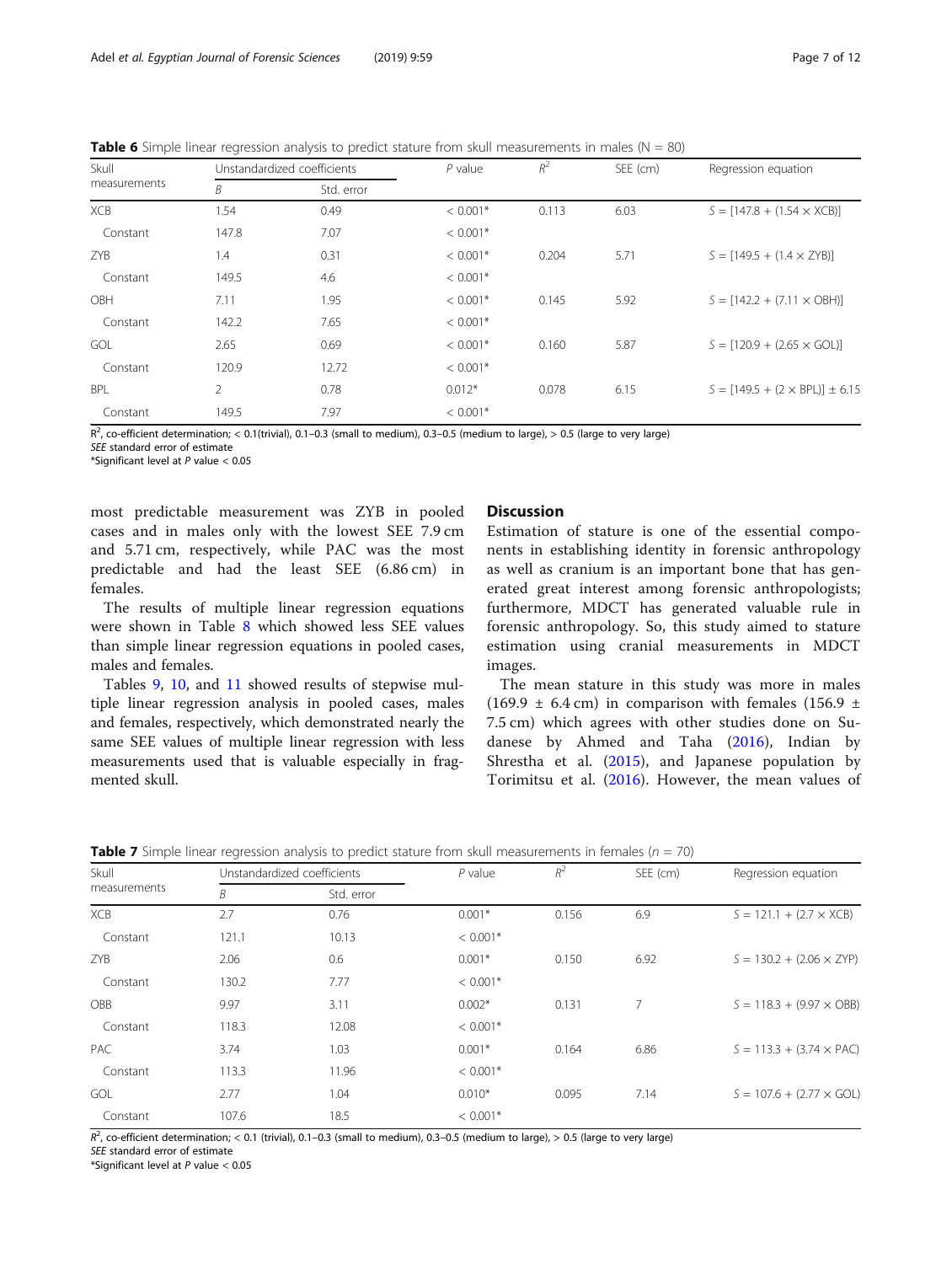Subjects Regression equations  $R^2_{\text{adj}}$ SEE (cm) Pooled cases  $S = [3.34 + (1.32 \times XCB) + (1.52 \times WFB) + (0.05 \times fmt-fmt) + (1.49 \times ZYB) + (5.54 \times OBH) + (3.23 \times GBH) + (1.49 \times GBH) + (1.49 \times GBH) + (1.49 \times GBH) + (1.49 \times GBH) + (1.49 \times GBH) + (1.49 \times GBH) + (1.49 \times GBH) + (1.49 \times GBH) + (1.49 \times GBH) + (1.49 \times GBH) + (1.49 \times GBH) + (1.49 \times GBH$  $OBB$ ) + (0.89 × PAC) + (1.76 × BMS) + (0.49 × GOL) + (0.91 × BBH) + (- 0.01 × BNL) + (2.25 × BPL)] 0.566 6.21 Males  $S = [10.28 + (0.87 \times XCB) + (1.5 \times ZYB) + (5.52 \times OBH) + (0.85 \times GOL) + (2.26 \times BPL)]$  0.455 4.7

Females  $S = [71.9 + (1.67 \times XCB) + (0.75 \times ZYB) + (7.37 \times OBB) + (1.93 \times PAC) + (0.12 \times GOL)]$  0.285 6.3

<span id="page-7-0"></span>**Table 8** multiple linear regression analysis to predict stature from skull measurements in pooled cases ( $n = 150$ ), males ( $n = 80$ ), and females ( $n = 70$ )

 $R^2_{\rm adj}$  adjusted co-efficient determination; < 0.1(trivial), 0.1–0.3 (small to medium), 0.3–0.5 (medium to large), > 0.5 (large to very large)<br>SEE standard error of estimate SEE standard error of estimate

\*Significant level at P value < 0.05

Egyptian stature were lower than those of Sudanese and slightly higher than that of Indian and Japanese populations. Also, the means of skull measurements were significantly higher in males than in females; this is supported by most studies done in different populations.

The rTEMs and R values indicate that a technical error was likely to be accepted in this study which suggested that bone measurements using MDCT images can be performed without significant technical error; this coincides with Torimitsu et al. [\(2016\)](#page-11-0).

The present findings indicate that stature and all skull measurements used are positively and significantly correlated in all Egyptian cases, but these results differed by sex. In males, XCB, ZYB, OBH, GOL, and BPL measurements showed significant correlation with stature and in females, XCB, ZYB, OBB, PAC, and GOL measurements had significant correlation with stature; the higher correlation coefficients were observed for pooled cases than for males or females may be attributed to the larger sample size (the sum of males and females). Acharya et al. ([2017\)](#page-10-0) studied 113 dry skulls of South Indian males and concluded that GOL had significant positive strong correlation and XCB had moderate correlation, while fmt-fmt and PAC had a fair correlation with stature. Torimitsu et al. ([2016\)](#page-11-0) who reviewed 228 MDCT images of the Japanese population found that there were significant positive correlations between stature and all the five measurements used in all subjects, among males, all cranial measurements except PAC were significantly correlated with stature. However, among females, only the ZYB and XCB measurements were significantly correlated with stature which disagrees with the present results. However, in Colombians, González-Colmenares et al. ([2016](#page-11-0)) reported that the correlation coefficients were found to be low in males. Among females, the co-efficient of correlation was not found to be statistically significant for stature and cranial measurements; this may be attributed to the a decrease number of Colombian female samples used (16 dry skulls) which differ from these results.

Studies among Northwest Indian (Sahni et al. [2010](#page-11-0)) and Indo-Mauritian (Agnihotri et al. [2011](#page-10-0)) populations showed low correlations between stature and seven facial measurements ( $r < 0.270$  for males and  $r < 0.195$  for females) and 14 cephalo-facial measurements ( $r < 0.494$  for males and  $< 0.382$  for females), respectively. Therefore, the different cephalo-facial measurements used in different studies are not similar with regard to stature; they differ between the sexes and among different populations as genetic factors, environmental and nutritional factors affect the growth of the skull (Duren et al. [2013](#page-11-0)).

Regarding SEE of simple linear regression analysis reported in this study ranged from 7.9 cm to 9.26 cm, 5.71 cm to 6.15 cm, and 6.86 cm to7.14 cm in pooled cases, males and females, consequently, The high SEE values noted for combined sex were probably due to increased variance in the sample, and these results were comparable with Torimitsu et al. ([2016](#page-11-0)) who reported SEE values in Japanese ranged from 6.918 cm to 9.123 cm in pooled cases, 5.581 cm to 5.956 cm in males, and 6.451 cm to 7.142 cm in females. Also, Chiba and Terazawa ([1998\)](#page-10-0) who investigated Japanese dry skull at autopsy reported SEE values ranged from 7.95 cm to 8.59 in pooled cases and 6.96 cm to 7.12 cm and 6.71 cm to 6.97 cm in males and females consequently which coincides with these results. Shreshta et al. ([2015](#page-11-0)) studied 200 skulls of Nepalese cadavers and reported a minimum SEE value with GOL, 7.437 cm in pooled cases, and 6.894 cm in males and in females; the least SEE was 5.692 cm.

In Sudanese, Ahmed and Taha [\(2016\)](#page-10-0) reported lower SEE values ranged from 5.745 cm to 6.028 cm and from 5.587 cm to 5.903 cm in males and in females, consequently.

Multiple studies investigated a sample of Indian male skulls percutaneously as Krishan ([2008\)](#page-11-0) and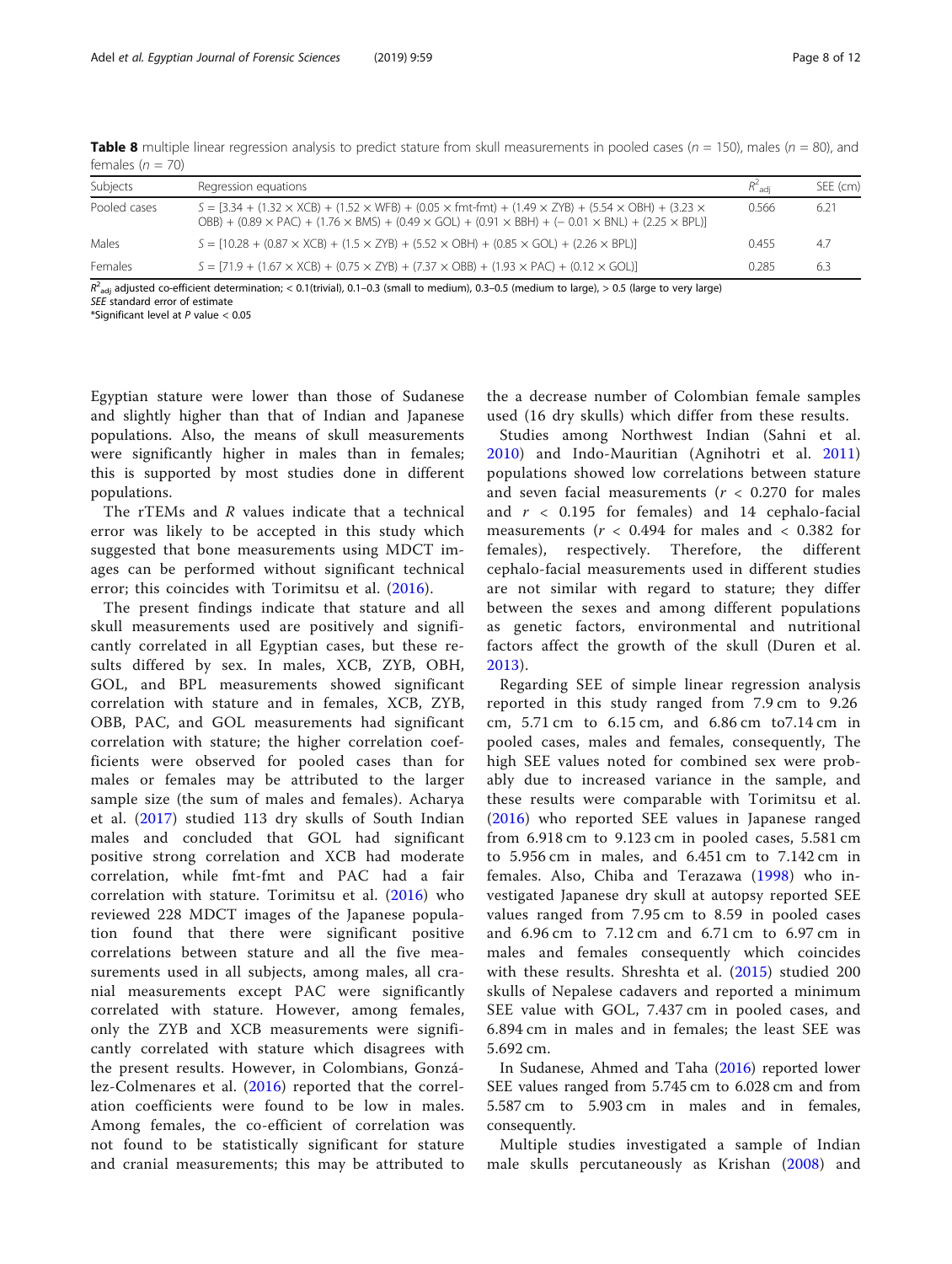| Model          | Measures   |       | Unstandardized Coefficients |            | $R^2$ <sub>adj</sub> | SEE | Regression equation                                                                            |  |
|----------------|------------|-------|-----------------------------|------------|----------------------|-----|------------------------------------------------------------------------------------------------|--|
|                |            | B     | Std. error                  |            |                      |     |                                                                                                |  |
| $\mathbf{1}$   | ZYB        | 2.7   | 0.33                        | $< 0.001*$ | 0.304                | 7.9 | $S = 126.5 + (2.7 \times ZYB)$                                                                 |  |
|                | Constant   | 126.5 | 4.64                        | $< 0.001*$ |                      |     |                                                                                                |  |
| $\overline{2}$ | ZYB        | 2.03  | 0.33                        | $< 0.001*$ | 0.409                | 7.3 | $S = 101.8 + (2.03 \times ZYB) + (2.46 \times XCB)$                                            |  |
|                | XCB        | 2.46  | 0.47                        | $< 0.001*$ |                      |     |                                                                                                |  |
|                | Constant   | 101.8 | 6.38                        | $< 0.001*$ |                      |     |                                                                                                |  |
| $\mathsf 3$    | ZYB        | 1.88  | 0.31                        | $< 0.001*$ | 0.484                | 6.8 | $S = 72.1 + (1.88 \times ZYB) + (2.31 \times XCB)$                                             |  |
|                | XCB        | 2.31  | 0.44                        | $< 0.001*$ |                      |     | $+$ (3.39 $\times$ BPL)                                                                        |  |
|                | BPL        | 3.39  | 0.72                        | $< 0.001*$ |                      |     |                                                                                                |  |
|                | Constant   | 72.1  | 8.66                        | $< 0.001*$ |                      |     |                                                                                                |  |
| $\overline{4}$ | ZYB        | 1.82  | 0.3                         | $< 0.001*$ | 0.428                | 6.5 | $S = 56.3 + (1.82 \times ZYB) + (2.04 \times XCB)$                                             |  |
|                | XCB        | 2.04  | 0.43                        | $< 0.001*$ |                      |     | $+$ (2.88 $\times$ BPL) + (6.34 $\times$ OBB)                                                  |  |
|                | BPL        | 2.88  | 0.7                         | $< 0.001*$ |                      |     |                                                                                                |  |
|                | OBB        | 6.34  | 1.65                        | $< 0.001*$ |                      |     |                                                                                                |  |
|                | Constant   | 56.3  | 9.25                        | $< 0.001*$ |                      |     |                                                                                                |  |
| 5              | ZYB        | 1.8   | 0.29                        | $< 0.001*$ | 0.547                | 6.4 | $S = 47.5 + (1.8 \times ZYB) + (1.78 \times XCB)$                                              |  |
|                | XCB        | 1.78  | 0.43                        | $< 0.001*$ |                      |     | $+$ (2.79 $\times$ BPL) + (5.25 $\times$ OBB) + (4.69<br>$\times$ OBH)                         |  |
|                | BPL        | 2.79  | 0.69                        | $< 0.001*$ |                      |     |                                                                                                |  |
|                | OBB        | 5.25  | 1.67                        | $0.002*$   |                      |     |                                                                                                |  |
|                | OBH        | 4.69  | 1.75                        | $0.008*$   |                      |     |                                                                                                |  |
|                | Constant   | 47.5  | 9.64                        | $< 0.001*$ |                      |     |                                                                                                |  |
| 6              | ZYB        | 1.69  | 0.29                        | $< 0.001*$ | 0.562                | 6.3 | $S = 31.5 + (1.69 \times ZYB) + (1.62 \times XCB)$                                             |  |
|                | XCB        | 1.62  | 0.43                        | $< 0.001*$ |                      |     | $+$ (2.5 $\times$ BPL) + (4.27 $\times$ OBB) + (5.51 $\times$<br>$OBH$ ) + (2.29 $\times$ BMS) |  |
|                | BPL        | 2.5   | 0.69                        | $< 0.001*$ |                      |     |                                                                                                |  |
|                | OBB        | 4.27  | 1.69                        | $0.013*$   |                      |     |                                                                                                |  |
|                | OBH        | 5.51  | 1.75                        | $0.002*$   |                      |     |                                                                                                |  |
|                | <b>BMS</b> | 2.29  | 0.94                        | $0.016*$   |                      |     |                                                                                                |  |
|                | Constant   | 31.5  | 11.54                       | $0.007*$   |                      |     |                                                                                                |  |

<span id="page-8-0"></span>Table 9 Multiple stepwise linear regression analysis of skull measurements for stature estimation in pooled cases ( $n = 150$ )

 $R^2_{\text{adj}}$ , adjusted co-efficient determination; < 0.1 (trivial), 0.1–0.3 (small to medium), 0.3–0.5 (medium to large), > 0.5 (large to very large)<br>SEE standard error of estimate

SEE standard error of estimate

\*Significant level at  $P$  value  $< 0.05$ 

Krishan and Kumar ([2007\)](#page-11-0) and revealed SEE values 3.726 cm to 5.820 cm, 4.41 cm to 7.21 cm, consequently. Also, Patil and Mody ([2005](#page-11-0)) used a lateral cephalogram of 150 adults from Central India and indicated that GOL can be used to estimate the stature; however, the SEE and  $R$  values for their regression equations were not provided for comparison. The SEE values of Sahni et al. [\(2010\)](#page-11-0) who studied facial measurements of 300 adults in Northwest India were much less than the values reported in this study, 3.56 cm to 3.70 cm in males and 2.90 to 2.95 in females.

The results of SEE of multiple linear regression analysis and stepwise regression analysis showed lower SEE values than simple linear regression

analysis, 6.3 cm in pooled cases, 4.7 cm in males, and 6.3 cm in females; this goes in line with most studies mentioned above which concluded the same as illustrated in Table [12](#page-10-0).

Genetics and environment may affect skeletal development; thus, when cephalometric measurements are used to determine sex or stature, it is necessary to develop specific formulae for each population (Vercellotti et al. [2009](#page-11-0)). The great result variability may be due to the difference in the measurements used in each study and techniques used for obtaining these measures in either MDCT, percutaneous, or dry bones. Although Franklin et al. ([2013](#page-11-0)) stated that the precision of MDCT-derived measurements is high enough for the error to be negligible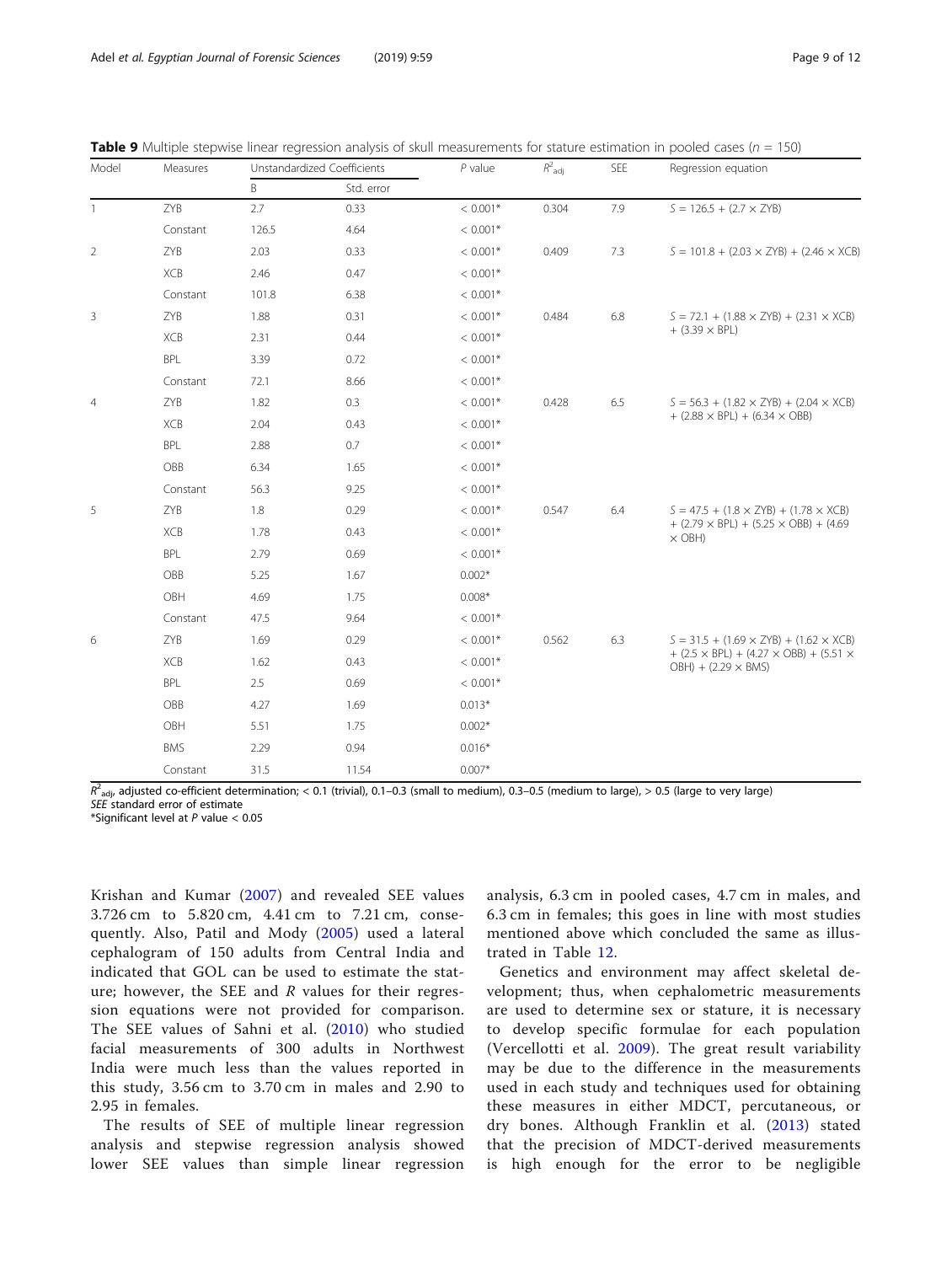<span id="page-9-0"></span>**Table 10** Multiple stepwise linear regression analysis of skull measurements for stature estimation in males ( $n = 80$ )

| Model          | Measures   |       | Unstandardized coefficients |            | $R^2$ <sub>adj</sub> | SEE  | Regression equation                                                                        |  |  |  |
|----------------|------------|-------|-----------------------------|------------|----------------------|------|--------------------------------------------------------------------------------------------|--|--|--|
|                | in males   | B     | Std. error                  |            |                      |      |                                                                                            |  |  |  |
| $\mathbf{1}$   | <b>ZYB</b> | 1.4   | 0.31                        | $< 0.001*$ | 0.194                | 5.71 | $S = [149.5 + (1.4 \times ZYP)]$                                                           |  |  |  |
|                | Constant   | 149.5 | 4.6                         | $< 0.001*$ |                      |      |                                                                                            |  |  |  |
| $\overline{2}$ | ZYB        | 1.35  | 0.29                        | $< 0.001*$ | 0.318                |      | 5.26 $S = [123.8 + (1.35 \times ZYP) + (6.77 \times OBH)]$                                 |  |  |  |
|                | OBH        | 6.77  | 1.73                        | $< 0.001*$ |                      |      |                                                                                            |  |  |  |
|                | Constant   | 123.8 | 7.84                        | $< 0.001*$ |                      |      |                                                                                            |  |  |  |
| 3              | <b>ZYB</b> | 1.43  | 0.27                        | $< 0.001*$ | 0.399                |      | $4.93$ $S = [102.5 + (1.43xZYP) + (6.42xOBH) + (2.11xBPL)]$                                |  |  |  |
|                | OBH        | 6.42  | 1.63                        | $< 0.001*$ |                      |      |                                                                                            |  |  |  |
|                | <b>BPL</b> | 2.11  | 0.63                        | $0.001*$   |                      |      |                                                                                            |  |  |  |
|                | Constant   | 102.5 | 9.7                         | $< 0.001*$ |                      |      |                                                                                            |  |  |  |
| $\overline{4}$ | ZYB        | 1.3   | 0.27                        | $< 0.001*$ | 0.440                | 4.76 | $S = [82.5 + (1.3 \times ZYP) + (5.87 \times OBH) + (1.74 \times BPL) + (1.5 \times GOL)]$ |  |  |  |
|                | OBH        | 5.87  | 1.59                        | $< 0.001*$ |                      |      |                                                                                            |  |  |  |
|                | BPL        | 1.74  | 0.62                        | $0.006*$   |                      |      |                                                                                            |  |  |  |
|                | GOL        | 1.5   | 0.59                        | $0.013*$   |                      |      |                                                                                            |  |  |  |
|                | Constant   | 82.5  | 12.2                        | $< 0.001*$ |                      |      |                                                                                            |  |  |  |

 $R^2$ <sub>adj</sub>, adjusted co-efficient determination; < 0.1 (trivial), 0.1–0.3 (small to medium), 0.3–0.5 (medium to large), > 0.5 (large to very large)<br>SEE standard error of estimate

SEE standard error of estimate

\*Significant level at P value < 0.05

compared to the sample variance but also found that traditional bone measurements are more precise than their MDCT counterparts, so this point must be further investigated.

#### Conclusion

On the basis of simple regression equations developed from this study, it is concluded that bizygomatic breadth could be used for stature estimation in pooled cases and in males, while parietal chord in females and using multiple and multiple stepwise regression equations had lower SEE values. However  $R<sup>2</sup>$  values are too low which makes cranial MDCT images have limited utility; hence, these should be used a last resort and alternative method for stature estimation in Egyptians when more accurate skeletal elements such as intact long bones are not available for investigations.

The age groups used (21–60 years) are considered a limitation in this study as age groups less than the age of epiphyseal closure must be investigated to assess the reliability of using cranial MDCT for their

|  | <b>Table 11</b> Multiple stepwise linear regression analysis of skull measurements for stature estimation in females ( $n = 70$ ) |  |  |  |  |  |
|--|-----------------------------------------------------------------------------------------------------------------------------------|--|--|--|--|--|
|--|-----------------------------------------------------------------------------------------------------------------------------------|--|--|--|--|--|

| Model | Measures in | Unstandardized Coefficients |            | P value    | $R^2$ <sub>adj</sub> | <b>SEE</b> | Regression equation                                  |  |
|-------|-------------|-----------------------------|------------|------------|----------------------|------------|------------------------------------------------------|--|
|       | females     |                             |            |            |                      |            |                                                      |  |
|       |             | B                           | Std. error |            |                      |            |                                                      |  |
|       | <b>PAC</b>  | 3.74                        | 1.03       | $0.001*$   | 0.152                | 6.86       | $S = [113.3 + (3.74 \times PAC)]$                    |  |
|       | Constant    | 113.3                       | 11.96      | $< 0.001*$ |                      |            |                                                      |  |
| 2     | <b>PAC</b>  | 3.26                        | 0.99       | $0.002*$   | 0.229                | 6.54       | $S = [87 + (3.26 \times PAC) + (8.27 \times OBB)]$   |  |
|       | OBB         | 8.27                        | 2.96       | $0.007*$   |                      |            |                                                      |  |
|       | Constant    | 87                          | 14.79      | $< 0.001*$ |                      |            |                                                      |  |
| 3     | <b>PAC</b>  | 2.3                         | 1.02       | $< 0.001*$ | 0.290                | 6.29       | $S = [72.59 + (2.3 \times PAC) + (8.12 \times OBB)]$ |  |
|       | OBB         | 8.12                        | 2.84       | $0.027*$   |                      |            | $+$ (1.94 $\times$ XCB)]                             |  |
|       | <b>XCB</b>  | 1.94                        | 0.75       | $0.005*$   |                      |            |                                                      |  |
|       | Constant    | 72.59                       | 15.23      | $< 0.001*$ |                      |            |                                                      |  |

 $R^2$ <sub>adj</sub>, adjusted co-efficient determination; < 0.1(trivial), 0.1–0.3 (small to medium), 0.3–0.5 (medium to large), > 0.5 (large to very large)<br>SEE standard error of estimate

SEE standard error of estimate

\*Significant difference at P value < 0.05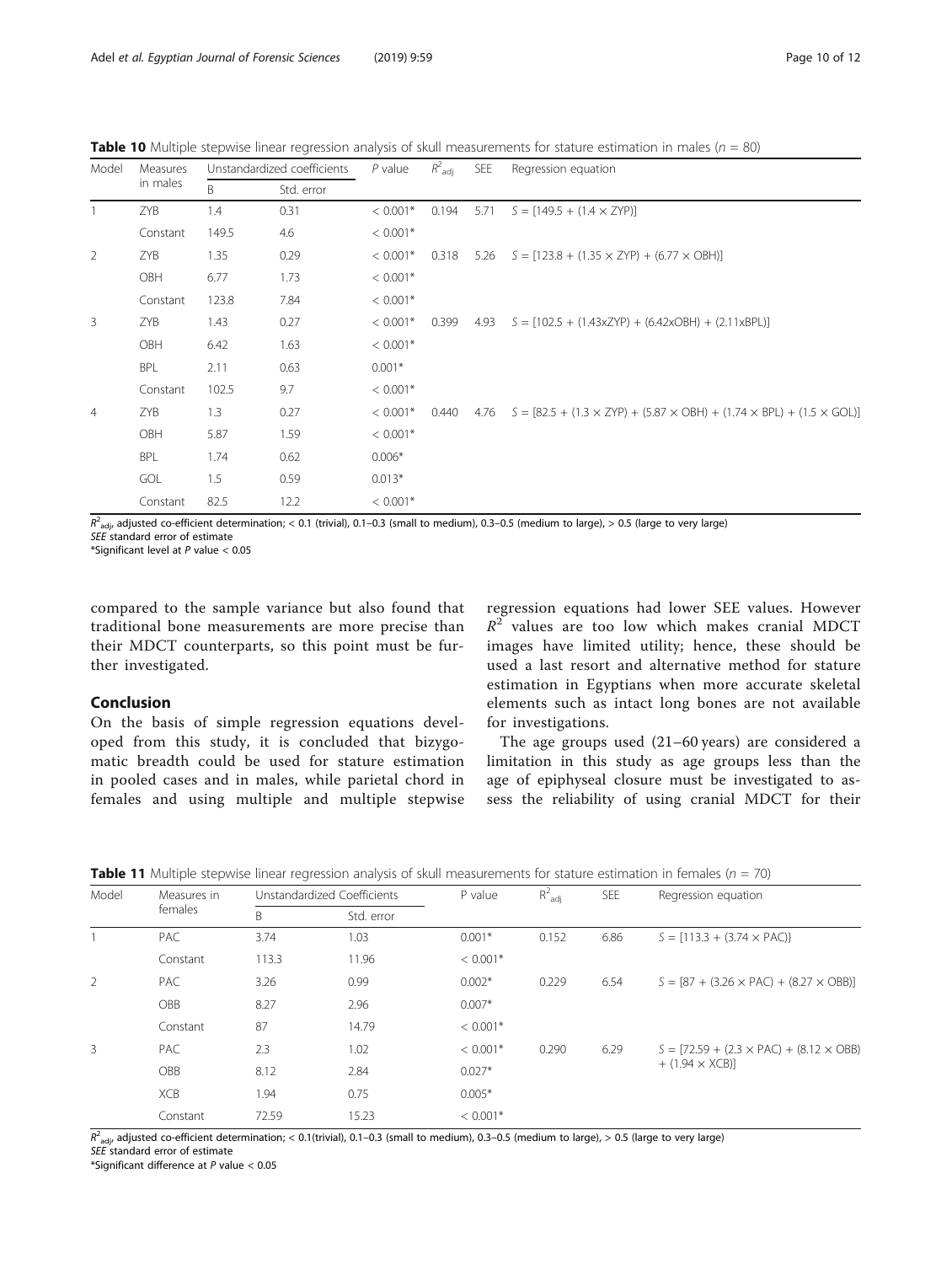| Study                     | Population       | Method       | Sex    | SEE (simple) (cm) | SEE (multiple) (cm)      |
|---------------------------|------------------|--------------|--------|-------------------|--------------------------|
| Krishan and Kumar (2007)  | North Indian     | Percutaneous | Male   | 4.41              | $\overline{\phantom{m}}$ |
| Krishan (2008)            | North Indian     | Percutaneous | Male   | 4.136             |                          |
| Sahni et al. (2010)       | Northwest Indian | Percutaneous |        | 3.56              | 3.569                    |
|                           |                  |              | Male   | 2.90              | 2.880                    |
| Acharya et al. (2017)     | South India      | Direct bone  | Female | 4.90              | 4.45                     |
| Shrestha et al. (2015)    | Nepalese         | Direct bone  | Male   | 6.894             | 6.640                    |
|                           |                  |              | Female | 5.692             | 5.538                    |
|                           |                  |              | Pooled | 7.437             | 6.943                    |
| Chiba and Terazawa (1998) | Japanese         | Direct bone  | Male   | 7.09              | 6.96                     |
|                           |                  |              | Female | 6.59              | 6.71                     |
|                           |                  |              | Pooled | 8.14              | 7.95                     |
| Torimitsu et al. (2016)   | Japanese         | 3D CT bone   | Male   | 5.581             | 5.406                    |
|                           |                  |              | Female | 6.451             | 6.314                    |
|                           |                  |              | Pooled | 6.918             | 6.394                    |
| Ahmed and Taha (2016)     | Sudanese         | Percutaneous | Male   | 5.698             | 5.532                    |
|                           |                  |              | Female | 5.587             | 5.253                    |
|                           |                  |              | Pooled | -                 | $\overline{\phantom{m}}$ |
| The current study         | Egyptian         | 3D CT bone   | Male   | 5.71              | 4.76                     |
|                           |                  |              | Female | 6.86              | 6.3                      |
|                           |                  |              | Pooled | 7.9               | 6.3                      |

<span id="page-10-0"></span>Table 12 demonstrating SFE in different studies among different population

stature estimation, and also, studying the effect of age on stature and skull measurements must be further investigated. Software programs for landmark location determination are not available. Another limitation that the regression equations developed from this study is untested for its validation; this point needs future consideration.

#### Abbreviations

BBH: Basion-bregma height; BMS: Bi-mastoidale; BNL: Cranial base length; BPL: Basion-prosthion length; fmt-fmt: Upper facial breadth; GOL: Maximum cranial length; MDCT: Multi-detector computed tomography; OBB: Orbital breadth; OBH: Orbital height; PAC: Parietal chord; SEE: Standard error of estimate; WFB: Minimum frontal breadth; XCB: Maximum cranial breadth; ZYB: Bizygomatic breadth

#### Acknowledgements

Many thanks to all workers in the radiology department, Minia University Hospital, and also, the authors thank Dr. Mostafa Mohamed Asem for the statistical analysis done.

#### Authors' contributions

HA and OH are responsible for the interpretation of results and for writing and final revision of the paper. RA and EG are responsible for obtaining the measures of the research. All authors read and approved the final manuscript.

#### Funding

No funding resources.

#### Availability of data and materials

The datasets supporting the conclusions of this article are included within the article.

#### Ethics approval and consent to participate

The Ethical Committee of the Faculty of Medicine, Minia University, approved this research.

#### Consent for publication

Not applicable.

#### Competing interests

The authors declare that they have no competing interest.

#### Author details

<sup>1</sup> Forensic Medicine and Toxicology Department, Faculty of Medicine, Minia University, Minya, Egypt. <sup>2</sup>Radiology Department, Faculty of Medicine, Minia University, Minya, Egypt.

#### Received: 13 May 2019 Accepted: 2 October 2019 Published online: 25 November 2019

#### References

- Acharya J, Shetty BSK, Shrestha R, Kanchan T (2017) Approximation of height of an individual using somatometry of human male skull. J Nepal Med Assoc 56(206):238–242
- Agnihotri AK, Kachhwaha S, Googoolye K, Allock A (2011) Estimation of stature from cephalo-facial dimensions by regression analysis in Indo-Mauritian population. J. Forensic Leg Med 18:167–172
- Ahmed AA, Taha S (2016) Cephalo-facial analysis to estimate stature in a Sudanese population. Legal Medicine 20:80–86
- Chiba M, Terazawa K (1998) Estimation of stature from somatometry of skull. Forensic Sci Int 97:87–92
- Cline MG, Meredith KE, Boyer JT, Burrows B (1989) Decline of height with age in adults in a general population sample: estimating maximum height and distinguishing birth cohort effects from actual loss of stature with aging. Human Biology 61(3):415–425
- Dayal MR, Steyn M, Kuykendall KL (2008) Stature estimation from bones of South African whites. S Afr J Sci 104:124–128